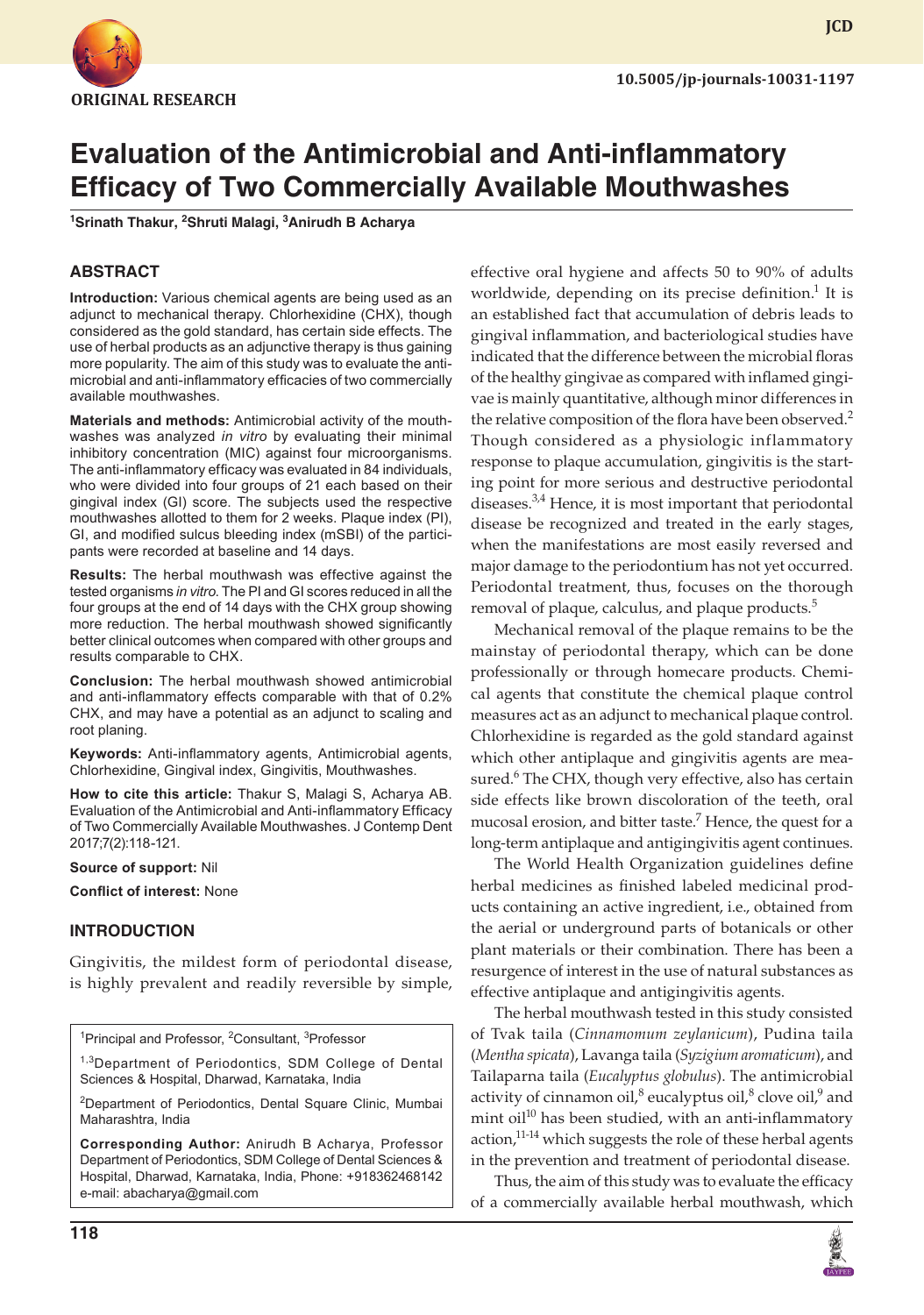contains cinnamon oil (0.05% w/v), mint oil (0.05% w/v), clove oil (0.05% w/v), and eucalyptus oil (0.05% w/v), as an antimicrobial and an anti-inflammatory agent.

### **MATERIALS AND METHODS**

A total of 84 subjects (45 males and 39 females; age range 20 to 35 years) visiting the Department of Periodontics, SDM College of Dental Sciences & Hospital, Dharwad, India, were recruited. The selection criteria for the subjects were (1) subjects of 18 years and above, (2) subjects with mild-to-moderate gingivitis and a GI score of  $\leq 2$ , and (3) subjects compliant with the terms of the study. The exclusion criteria included (1) history of oral prophylaxis in past 6 months, (2) systemic antibiotic therapy in previous 6 months, (3) pregnant and lactating women, (4) history of systemic diseases, (5) smokers, and (6) history of known intolerance to any ingredient of either of the mouthwashes. An ethical clearance was obtained from the Institutional Ethical Committee, and an informed written consent was obtained from all the subjects before their participation in the study.

### **STUDY DESIGN**

The study was carried out in two parts—an *in vitro* and an *in vivo* part.

### *In vitro* **Study Design**

The *in vitro* part was carried out to investigate the antimicrobial activity of the mouthwashes (test and control) by determining their MIC against commercially available ready strains of *S. mutans*, *L. acidophilus*, *P. gingivalis,* and *F. nucleatum* using broth dilution method according to the antimicrobial susceptibility testing protocols given in 2007.<sup>15</sup>

## *In vivo* **Study Design**

The study was a double-blinded investigation. A single examiner, who was blinded to the mouthrinses, conducted the study, and the three mouthrinses were labeled as A, B, and C by another investigator. Sample A (negative control) was a placebo rinse of distilled water; sample B (positive control) was a commercially available 0.2% CHX rinse (Rexidine; Indoco Pharmaceuticals Pvt. Ltd, Mumbai, India), and sample C (test) was the herbal mouthrinse (Befresh; Sagar Pharmaceuticals, Bengaluru, India).

The subjects were divided into four groups of 21 each, based on the treatment to be provided as group I: subjects receiving only scaling and root planning (SRP), group II: subjects receiving SRP and a placebo mouthwash [distilled water], group III: subjects receiving SRP and CHX mouthwash [Rexidin®], and group IV: subjects receiving SRP and the herbal mouthwash [Befresh<sup>®</sup>].

Full-mouth examination for  $PI<sub>1</sub><sup>16</sup> GI<sub>1</sub><sup>16</sup>$  and mSBI<sup>17</sup> was done at baseline visit by a single examiner, following which all the subjects received full mouth SRP. They were then allocated to one of the four groups and prescribed the respective mouthwashes to which the examiner and the subjects were blinded. The subjects of groups II, III, and IV were advised to use 10 mL of the respective mouthwashes, for a period of 2 weeks for 1 minute twice a day, 30 minutes after brushing. The PI, GI, and the mSBI were recorded again on the 14th day recall visit.

### **STATISTICAL ANALYSIS**

The statistical analysis was carried out using the Statistical Package for the Social Sciences software with  $p \le 0.05$ . Wilcoxon signed rank test was used to test the difference between the time intervals (baseline and 14 days) for PI, GI, and mSBI. The Kruskal–Wallis' analysis of variance test, chi-squared test, and Mann–Whitney U-test were used for intergroup comparisons of PI, GI, and mSBI.

### **RESULTS**

All the 84 participants completed the study. Both the mouthwashes were well tolerated without any reports of allergies or any other adverse effects. The *in vitro* study showed that the organisms tested (*S. mutans, L. acidophilus, P. gingivalis,* and *F. nucleatum*) were susceptible to both the mouthwashes at the concentrations tested ranging from  $10^{-1}$  to  $10^{-9}$ , suggesting an antibacterial activity, as shown in Table 1. There was a statistically significant difference for the PI, GI, and mSBI scores from baseline to 14th day for all the four groups, as shown in Table 2. The mean difference in PI and GI scores between baseline and 14 days, using Mann–Whitney U-test, showed a statistically significant difference between the groups, as shown in Table 3. For mSBI, the mean difference was not statistically significant.

## **DISCUSSION**

A major breakthrough in the research for a chemical means to prevent disease was with the advent of CHX, which is still considered as the gold standard.<sup>6</sup> However, because of its side effects, other mouthrinses containing herbal agents began gaining popularity. The present study was carried out with the aim of evaluating the antimicrobial and anti-inflammatory efficacies of two commercially available mouthrinses over a period of 2 weeks. The mouthrinses tested were Rexidin®, Befresh®.

To evaluate the antimicrobial efficacy of both the mouthwashes, they were tested *in vitro* against four pathogens, namely, *S. mutans, L. acidophilus, P. gingivalis,* and *F. nucleatum*, of which *S. mutans* and *L. acidophilus*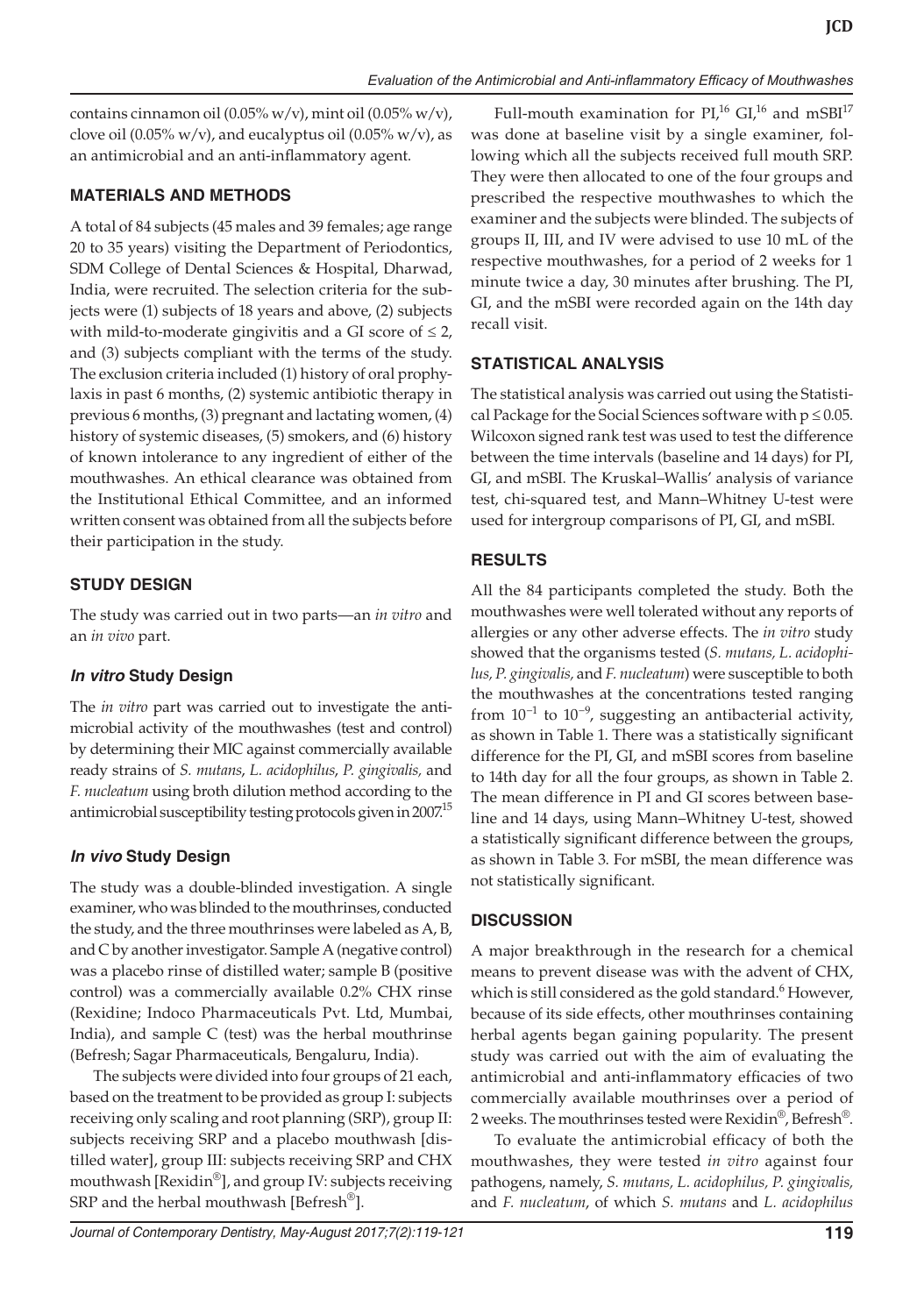| Table 1: Antimicrobial activity of Befresh <sup>®</sup> and Rexidin <sup>®</sup> mouthwashes at various dilutions against the four pathogens |     |    |    |      |      |       |     |      |      |      |
|----------------------------------------------------------------------------------------------------------------------------------------------|-----|----|----|------|------|-------|-----|------|------|------|
| Serial dilutions                                                                                                                             | 100 | 50 | 25 | 12.5 | 6.25 | 3.125 | 1.5 | 0.75 | 0.37 | 0.18 |
| <b>Befresh</b>                                                                                                                               |     |    |    |      |      |       |     |      |      |      |
| S. mutans                                                                                                                                    | S   | S  | S  | R    | R    | R     | R   | R    | R    | R    |
| L. acidophillus                                                                                                                              | S   | S  | S  | S    | S    | S     | S   | R    | R    | R    |
| P. gingivalis                                                                                                                                | S   | S  | S  | S    | S    | S     | S   |      | S    | S    |
| F. nucleatum                                                                                                                                 | S   | S  | S  | S    | S    | S     | S   | S    | S    | R    |
| Rexidin                                                                                                                                      |     |    |    |      |      |       |     |      |      |      |
| S. mutans                                                                                                                                    | S   | S  | S  | S    | S    | R     | R   | R    | R    | R    |
| L. acidophillus                                                                                                                              | S   | S  | S  | S    | S    | S     | S   |      | R    | R    |
| P. gingivalis                                                                                                                                | S   | S  | S  | S    | S    | S     | S   |      | S    | S    |
| F. nucleatum                                                                                                                                 |     |    | S  |      |      |       |     |      |      |      |

S: Sensitive; R: Resistant

**Table 2:** Group-wise mean and SD of PI, GI, and mSBI at baseline and 14 days

|              | Mean     |         | SD       |         |            |
|--------------|----------|---------|----------|---------|------------|
| Group        | Baseline | 14 days | Baseline | 14 days | p-value    |
| PI           |          |         |          |         |            |
| ı            | 1.05     | 0.94    | 0.45     | 0.44    | $< 0.001*$ |
| Ш            | 1.06     | 0.94    | 0.50     | 0.46    | $< 0.001*$ |
| Ш            | 1.14     | 0.73    | 0.38     | 0.36    | $< 0.001*$ |
| IV           | 1.06     | 0.80    | 0.35     | 0.30    | $< 0.001*$ |
| GI           |          |         |          |         |            |
| I            | 1.03     | 0.91    | 0.48     | 0.46    | $< 0.001*$ |
| Ш            | 1.15     | 1.03    | 0.54     | 0.53    | $< 0.001*$ |
| Ш            | 1.30     | 0.81    | 0.39     | 0.33    | $< 0.001*$ |
| IV           | 1.14     | 0.87    | 0.43     | 0.37    | $< 0.001*$ |
| mSBI         |          |         |          |         |            |
| ı            | 0.97     | 0.85    | 0.46     | 0.45    | $< 0.001*$ |
| $\mathsf{I}$ | 1.08     | 0.99    | 0.52     | 0.52    | $< 0.001*$ |
| Ш            | 1.24     | 0.78    | 0.37     | 0.34    | $< 0.001*$ |
| IV           | 1.04     | 0.77    | 0.40     | 0.37    | $< 0.001*$ |

**Table 3:** Intergroup comparisons for the mean difference in PI and GI scores

|           | Mean reduction in |          |            |
|-----------|-------------------|----------|------------|
| Groups    | plaque scores     | Z-value  | p-value    |
| PI        |                   |          |            |
| I vs II   | $-0.009$          | $-0.999$ | 0.318      |
| l vs III  | $-0.300$          | $-5.105$ | $< 0.001*$ |
| I vs IV   | $-0.150$          | $-3.459$ | $0.001*$   |
| II vs III | $-0.291$          | $-5.023$ | $< 0.001*$ |
| II vs IV  | $-0.141$          | $-3.298$ | $0.001*$   |
| III vs IV | 0.150             | $-3.197$ | $0.001*$   |
| GI        |                   |          |            |
| I vs II   | $-0.004$          | $-1.241$ | 0.215      |
| l vs III  | $-0.374$          | $-5.502$ | $< 0.001*$ |
| I vs IV   | $-0.159$          | $-4.318$ | $< 0.001*$ |
| II vs III | $-0.370$          | $-5.559$ | $< 0.001*$ |
| II vs IV  | $-0.155$          | -4.563   | $< 0.001*$ |
| III vs IV | 0.216             | $-4.506$ | $< 0.001*$ |
|           |                   |          |            |

\*Statistically significant; SD: Standard deviation

are Gram-positive organisms and *P. gingivalis* and *F. nucleatum* are Gram-negative organisms. The antimicrobial efficacy was assessed by determining the MIC of the mouthwashes against these pathogens using broth dilution method.15 The serial dilutions of Befresh® showed antibacterial activity against the periopathogens *P. gingivalis* and *F. nucleatum*, comparable with that of CHX, thus indicating that the contents of Befresh<sup>®</sup> have a potential antimicrobial activity, which corroborate with the studies conducted by Fani and Kohanteb $^8$  and Ayoola et al. $^{18}$ 

The use of CHX is recommended for short-term (2 weeks) and not for medium- or long-term use due to its adverse effects like extrinsic tooth staining.19 Hence, a duration of 2 weeks was decided for the present study.

The clinical part of this study was to test the antiinflammatory efficacy of Befresh<sup>®</sup> as an adjunct to SRP; the negative control groups received only SRP and SRP with a placebo, as SRP is considered as a standard treatment for periodontal diseases.<sup>20</sup> Subjects with a GI score of ≤2 were included so as to avoid any heterogeneity among

\*Statistically significant

the gingival conditions of the subjects. To assess the antiinflammatory efficacy, all the clinical parameters (PI, GI, mSBI) were recorded at baseline and 14 days. As plaque is considered to be an etiological factor for the development of gingivitis, PI was used to assess the amount of plaque accumulated. Outcome variables for gingivitis studies should include a visual index of gingival inflammation and a separate or component index of gingival bleeding.<sup>21</sup> Hence, the GI was used to grade the amount of gingival inflammation. For monitoring individual patients, both for response to initial therapy and during maintenance, an mSBI with three bleeding scores is recommended in preference to dichotomous scoring of bleeding $22$  and, hence, the same was used in the present study.

A statistically significant difference (p-value <0.001) in the mean PI, GI, and mSBI scores from baseline to 14 days was seen for all the four groups, which can be attributed to the treatment (SRP or SRP with mouthwash) provided for the respective groups. Intergroup comparisons for the mean reduction in PI and GI scores showed a statistically significant reduction in groups III and IV as compared